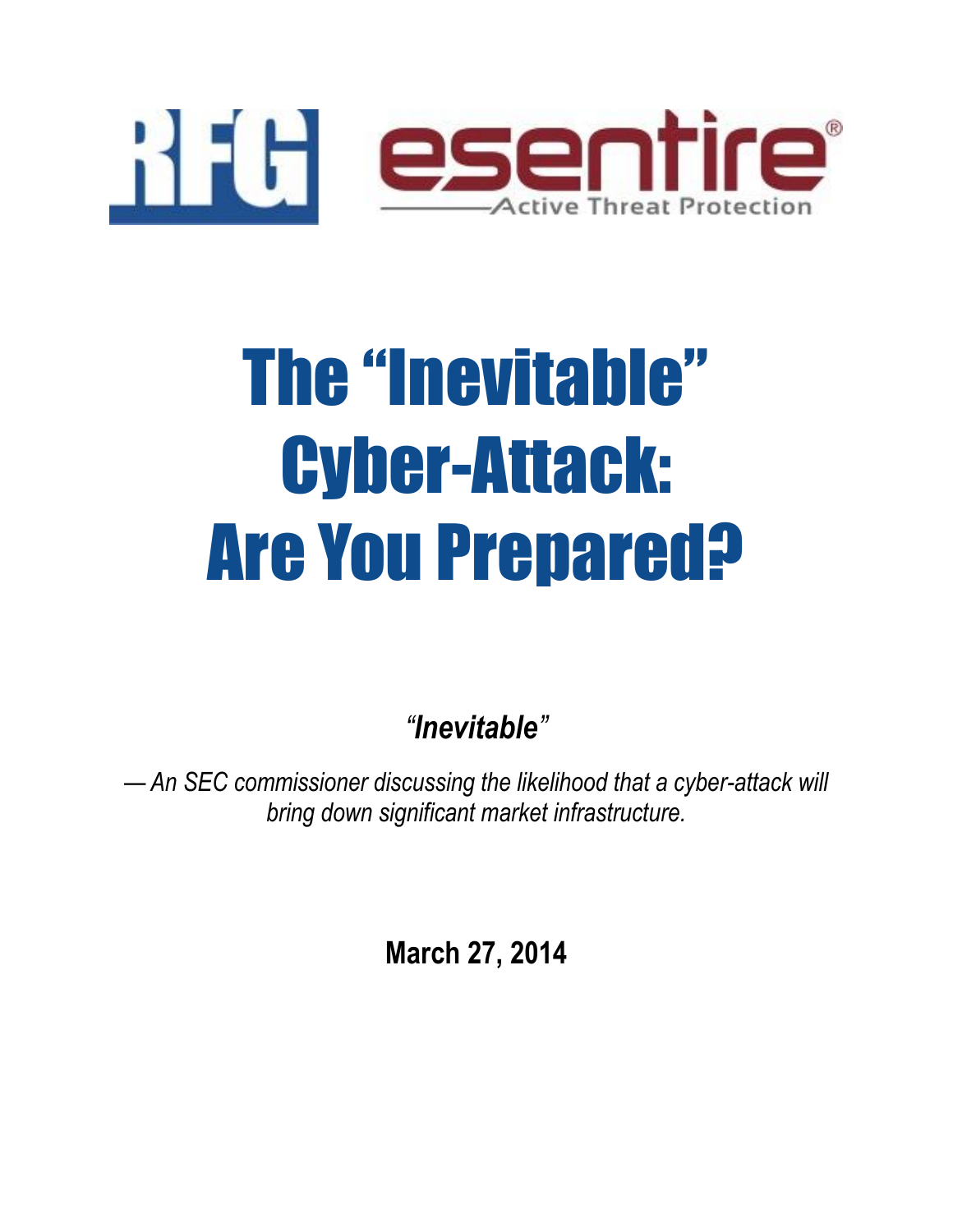*This white paper has been developed by eSentire, Inc. and The Regulatory Fundamentals Group LLC to help you understand why SEC Commissioner Luis Aguilar would conclude that a cyber-attack will inevitably bring down significant market infrastructure and to help you answer one fundamental question: Are you prepared for the inevitable?*

#### **Here's what's going on.**

We all know that cyber-attacks are a fact of life, but few fully appreciate the extent to which the attacks are growing more sophisticated, increasing in volume, and targeting the financial sector and its service providers. In 2013, eSentire saw a 100% increase in targeted attacks over the prior calendar year.

Cyber-criminals regard certain financial services companies, particularly the smaller and mid-size ones, as relatively easy targets—this includes hedge funds, private equity funds and in general all registered investment advisers (RIAs). Why?

- 1. Access to important information. There are a lot of them and they control 5% of the U.S economy's asset base. They may have clients' funds, confidential data, their own strategies and trading models which may be of value (and used by cyber-criminals for front running and market manipulation), access to information on mergers and other highly-sensitive material.
- 2. They are a conduit to other desirable targets. They interact frequently with service providers, which may include larger targets (such as banks or broker-dealers) that would be more difficult for cyber-criminals to access directly, and with law firms, which can also can be valuable targets for cyber-criminals.
- 3. Their cyber-defenses are frequently easier to penetrate than those of larger organizations.

Because attacks focus on vulnerabilities, not company size, hackers are particularly interested in resource-constrained mid-size enterprises which typically employ weaker security measures. A 2013 study by Symantec reports that in 2012 31% of all attacks targeted businesses with fewer than 250 employees and 50% of all attacks were aimed at businesses with fewer than 2,500 employees.<sup>1</sup> As noted above, hackers understand that these companies can serve as the vehicle for a wider attack (such as harvesting private consumer data and penetrating larger trading partners' networks) and themselves have confidential information, intellectual property and bank accounts that could prove valuable to a cyber-criminal to use for its own purposes or to sell to others.

 $\overline{a}$ <sup>1</sup> 2013 Internet Security Threat Report, Symantec. [http://www.symantec.com/security\\_response/publications/threatreport.jsp.](http://www.symantec.com/security_response/publications/threatreport.jsp)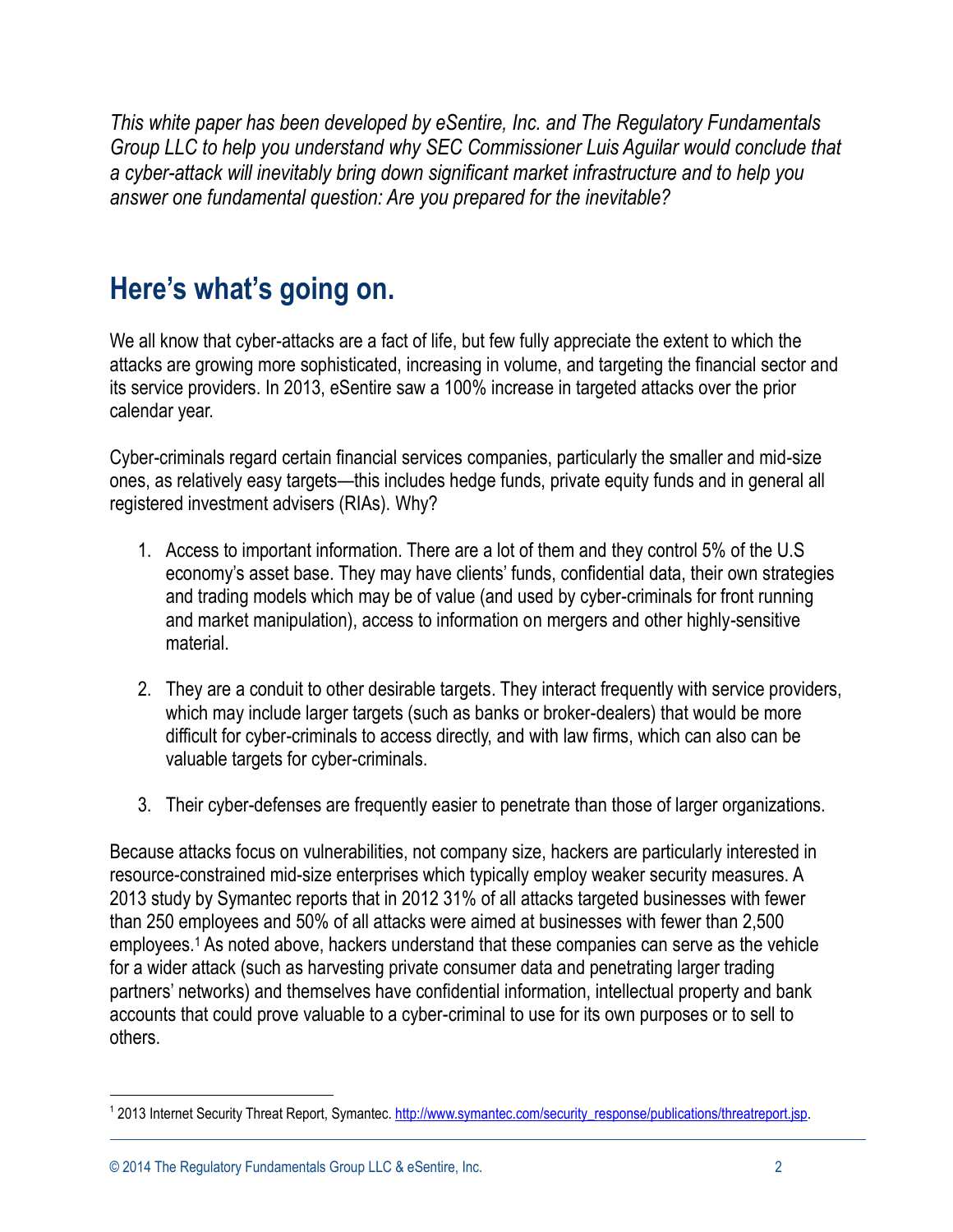These attacks permeate multiple industries.

Recently a technology start-up publicly announced a multi-million dollar funding round from a venture capital firm. Nearly 20% of these funds were stolen by cyber-criminals who also read the trade news. Using a "spear-phishing" email containing information relevant to the firm, the attackers deceived employees and caused them to install a keystroke logger at the target firm. When the firm logged into its online banking service, the cyber-criminals captured the target's credentials and made three quick withdrawals before they were detected. This well-orchestrated and well-timed attack succeeded despite both the online credentials and a security token system distributed by the bank.

In another recent incident, a law firm suffered a six-figure loss when hackers, armed with legitimate credentials, bypassed security defenses and stole funds placed in trust accounts.<sup>2</sup> Such attacks are pervasive, with a well-respected cyber-security publication article reporting that during 2011, around 80 major U.S. legal firms were hacked.<sup>3</sup>

Hackers are not simply trying to break through systems for their own entertainment, to prove themselves in the hacker community or to gain access to bank accounts. Targeted attacks can be aimed at firms involved in significant transactions. One notable case involved China-based hackers who penetrated computer networks of several law firms in 2010 to obtain more information on a multi-billion dollar acquisition bid. 4

Political motives are another driving force behind some cyber-attacks. For example, a group of state-sponsored hackers, dubbed the "Comment Group," infiltrated political targets, such as the president of the European Union Council, at the height of the Greek bailout controversy. The Comment Group's targets also included other economic targets: law firms, investment banks, oil companies, drug makers and technology manufacturers. The Comment Group harvested seismic maps charting oil reserves from major oil companies, stole client trade secrets from patent law firms, and obtained market analysis data from investment banks.

Even more troublesome is the possibility that a cyber-attack could be used as an act of terrorism, to bring down the fundamental infrastructures on which our evolved economies depend. This is the primary concern that is driving regulatory change today. As they work to reduce exposure, regulators are increasingly aware that the smallest link can prove the Achilles' heel that brings down the system. As noted by the head of IntercontinentalExchange Group, the interconnectivity of the system is itself a vulnerability. "The scary thing for us is not what we control…[but that] we all have common customers that are connected to us, that are connected to each other," he commented

<sup>&</sup>lt;sup>2</sup> In this case, the cyber-criminals used a Trojan banker virus which mirrors a bank's website. It prevented the target's bookkeeper from accessing a bank website. A message came up that the site was down for maintenance and asked for the bookkeeper's name and phone number. Shortly thereafter the bookkeeper received a "helpful" call from the "bank" and during the call was instructed to try to log in again. This information was transferred to the hackers who now had access to all of the firm's trust accounts[. http://www.lawtimesnews.com/201301072127/headline-news/law-firms-trust-account-hacked-large-six-figure-taken.](http://www.lawtimesnews.com/201301072127/headline-news/law-firms-trust-account-hacked-large-six-figure-taken)

<sup>&</sup>lt;sup>3</sup> Source: Help Net Security 'Law firms get hacked for deal data', January 2012.

<sup>4</sup> Source: Bloomberg 'China-based Hackers Target Law Firms To Get Secret Deal Data', January 2012.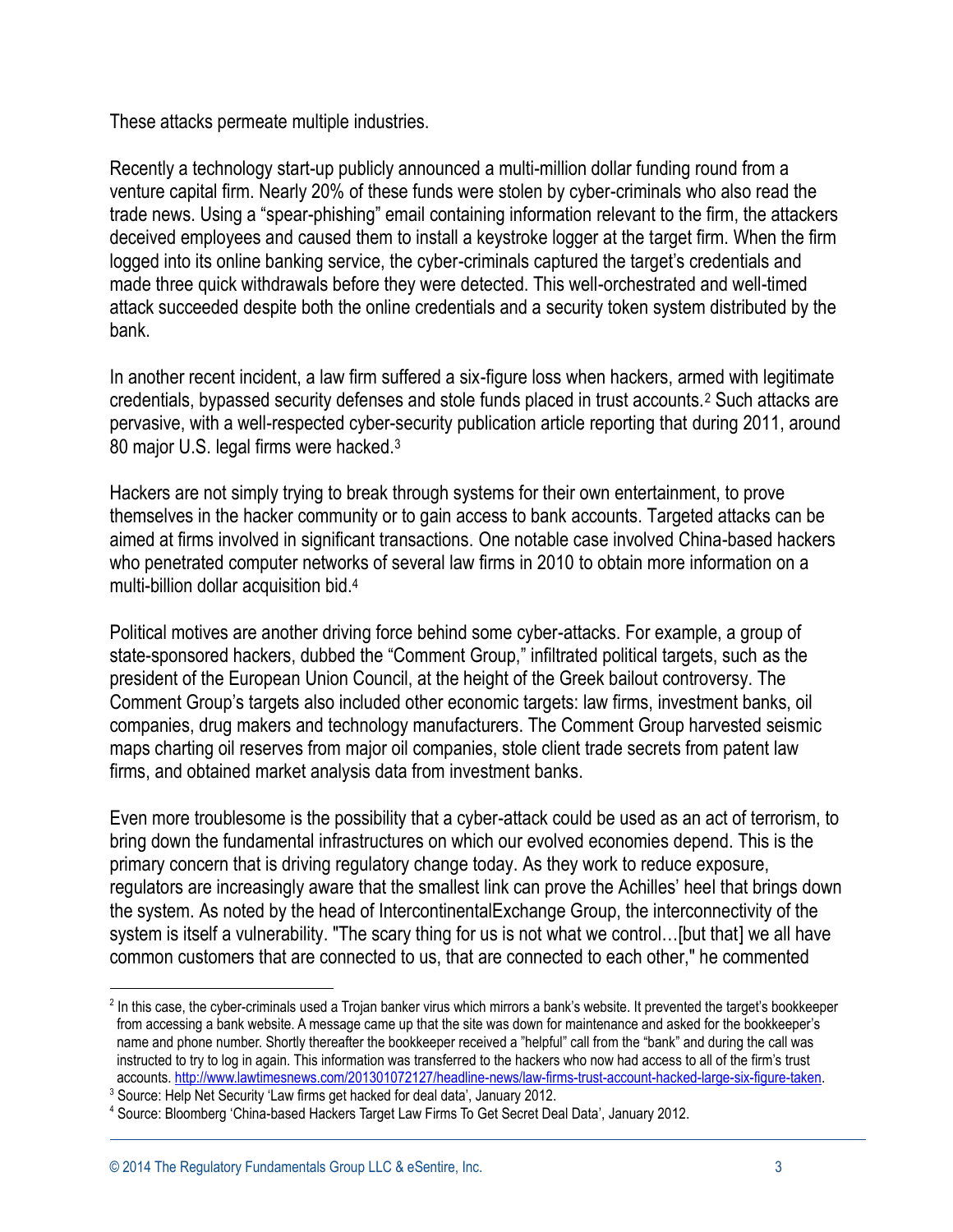recently.<sup>5</sup> This is the reason why firms should expect regulatory efforts in this area to accelerate in the coming months and why, as discussed below, you will need to consider how your firm might respond should the "inevitable" attack occur.

But even without facing this worst-case scenario, are you exposed? The answer is undoubtedly "yes." For hedge funds alone, eSentire has conducted hundreds of risk assessments in the past ten years and has yet to find a company where the amount of compromise did not require immediate remediation to correct high or critical vulnerabilities. A vulnerability assessment at a top 100 New York hedge fund, conducted last year, provides some insight into the levels of threat. During the course of a three-week multi-dimensional review, eSentire determined that the firm downloaded 14,000 executable files—but only a mere 4,000 were from legitimate sources. This particular hedge fund already had a policy that prohibited access to and use of social media and cloud-based storage services. But as the review highlighted, a policy is not a control. Employees may still access various sites, download materials from them and use them to transfer files. Often this is done for a benevolent purpose, such as moving large files from work to home. But without adequate encryption, there is inherent exposure.

<sup>&</sup>lt;sup>5</sup> [http://www.reuters.com/article/2014/03/13/us-exchanges-cybercrime-idUSBREA2C1SZ20140313.](http://www.reuters.com/article/2014/03/13/us-exchanges-cybercrime-idUSBREA2C1SZ20140313)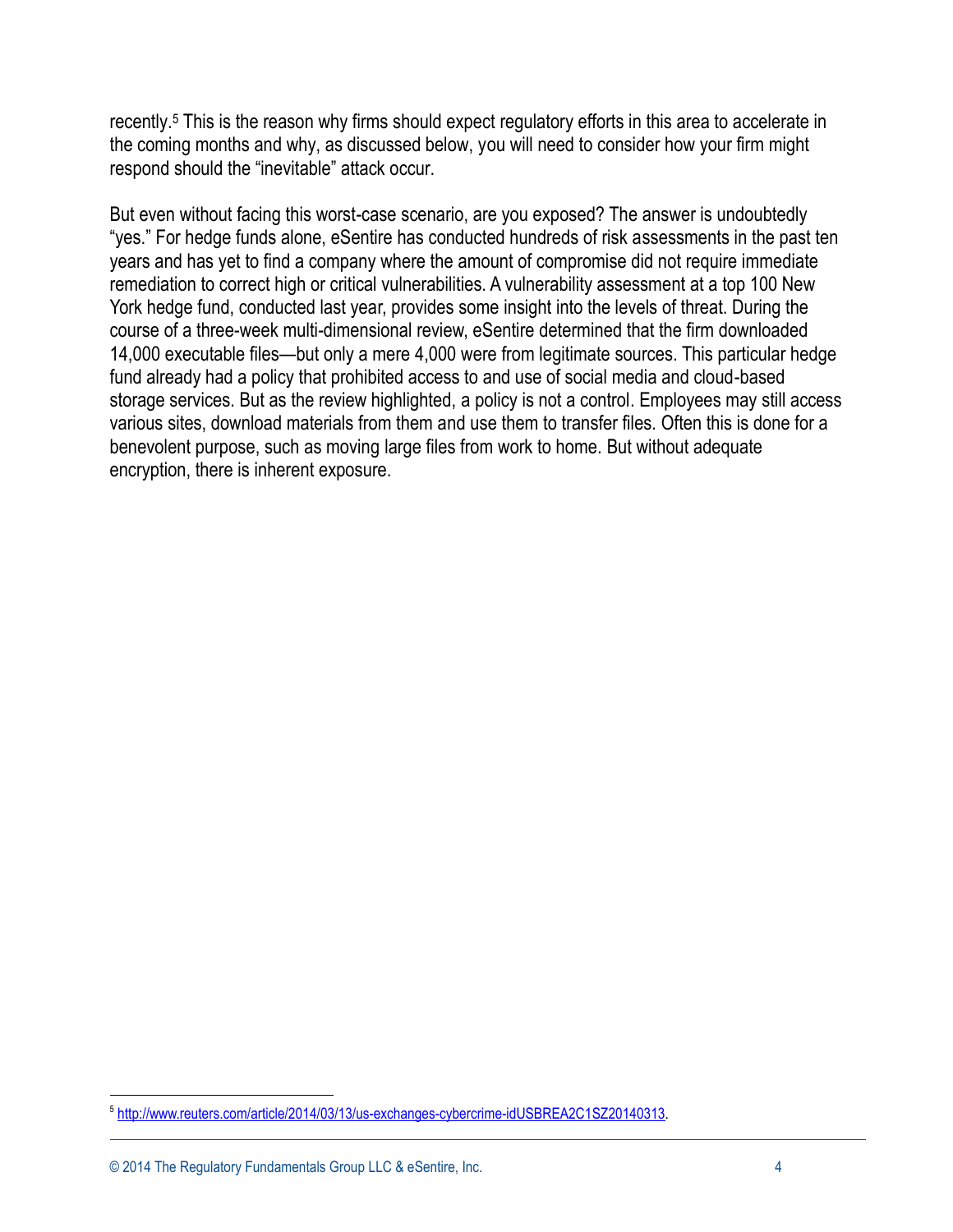## **Why is this so troublesome?**

There is no end to the types of damage that can occur through a cyber-attack.

Much of the current legal and regulatory structure is focused on the concern that the personal information of individuals might be disclosed and used inappropriately—leading an individual to face financial loss and a reduction of credit rating. Many governmental bodies have proscribed steps that must be taken by a firm should such a loss occur. As discussed in RFG and eSentire's 2012 white paper,<sup>6</sup> the SEC and the CFTC require firms to provide clients with a privacy policy that explains how they collect, protect and use client information.

However, cyber-criminals can do far more than harvest personal information to access financial accounts. These newer initiatives focus on the scenarios noted below:

- 1. They can gain access to valuable firm information which can be used for the hackers own ends including, in some cases, simply to extract a payment from the target firm.<sup>7</sup>
- 2. Attacks can compromise systems so that operational uptime suffers and strategies cannot be timely executed (with a cost to profits and performance).
- 3. Once hit, a firm faces business disruptions (both in executing business activities and time spent in incident remediation), damage to reputation and the potential loss of funds.
- 4. Disruptions can spread to trading partners and the financial system as a whole. As noted above, this is the driving focus behind the most recent regulatory initiatives. Should a significant trading partner or financial clearing mechanism be affected, the ability to undertake or settle trades, mitigate risks or find liquidity could be profoundly impacted for a large number of market participants. A worst-case scenario might cause firms to fail.

While it appears that to date no internationally active bank has been shut down as a result of a cyber-attack (except indirectly as a result of the September 11<sup>th</sup> attack on the World Trade Center), some of their websites have been rendered useless for periods of time. Also, they constantly face nuisance and brand attacks.

Moreover, during 2013 at least ten major banks faced attacks by "hacktivists." This is yet another category of cyber-threat which arises from persons driven by a vision of having the moral highground. They may attack to destroy the reputation of the firm or its principals and use techniques ranging from defacing websites to leaking private content. JP Morgan Chase, Bank of America, CitiGroup, Wells Fargo and others have faced such attacks. Similar strikes also target the websites

<sup>&</sup>lt;sup>6</sup> "The ABCs of a Technology Breach," available at [http://regfg.com/Site/Page/the-abcs-of-a-technology-breach-32/.](http://regfg.com/Site/Page/the-abcs-of-a-technology-breach-32/)

 $<sup>7</sup>$  One notable group encrypts the target's web site and demands payment before providing a means to unlock the encryption.</sup>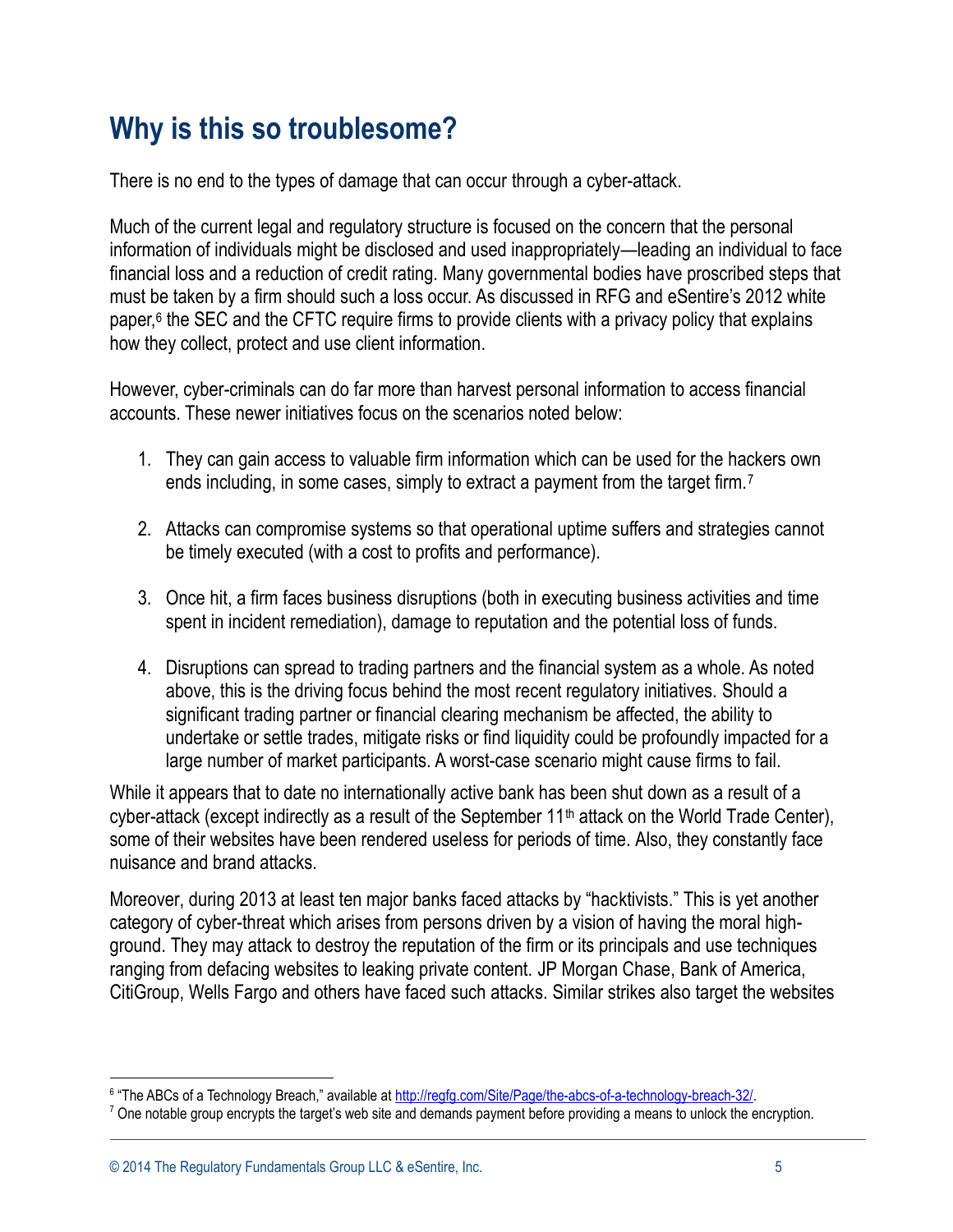of municipalities or online payment systems associated with utilities operators. One such example targeted the Florida Public Power website in 2013.<sup>8</sup>

In the Ninth Edition 2014 Global Risks report, the World Economic Forum identified "digital disintegration" as one of the leading risks faced today. It notes, "risks to the Internet continue to grow more serious for one key reason: attacking others in cyberspace (breaking into or disrupting their system) has always been easier than defending them" with almost every company's defense being readily breakable.<sup>9</sup>

e<br>| http://publicpower.com/2013/denial-of-service-attack-temporarily-overwhelms-jea-website/<br>| http://reports.weforum.org/global-risks-2014/part-2-risks-in-focus/2-4-digital-disintegration/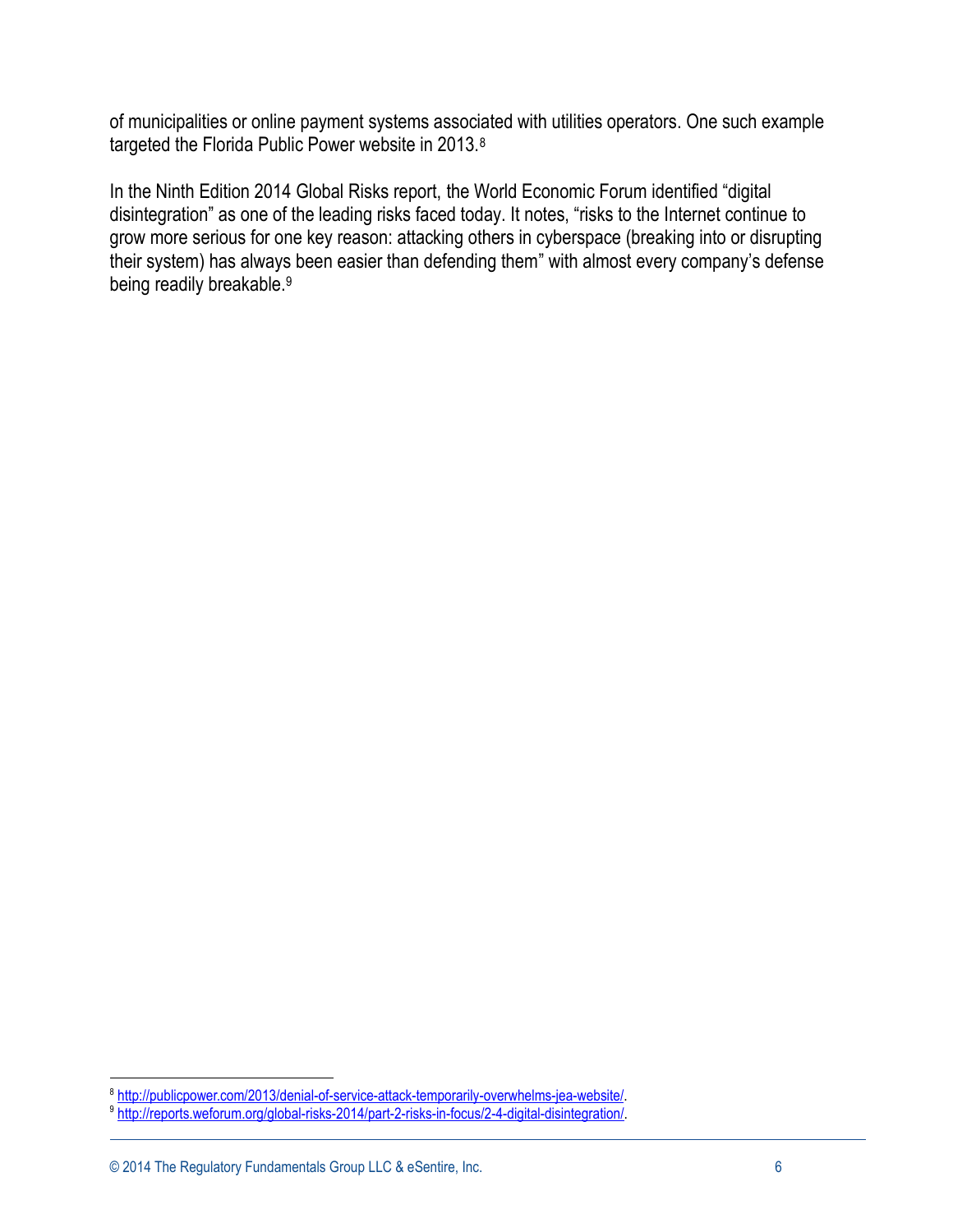# **How do they get in?**

Putting aside data leakage from staff, which is a frequent but often overlooked risk in the race to keep adversaries away from valuable assets, cyber-criminals often gain access to their target's network using benign looking emails carrying spyware attachments (called phishing). If the emails contain relevant content from supposedly trusted sources it is called spear-phishing.

Hedge funds are among the firms that have been attacked using dangerous emails that include timely and pertinent industry-specific subject matter. (Between February 1, 2013 and January 31, 2014 eSentire saw a 100% increase in such attacks.) These emails are much more sophisticated than the clumsy emails of the past featuring misspelled words and pictures of celebrities. In 2012, hedge fund managers were targeted by malware-bearing spam containing free advice on an account mechanism used to return income to funds. The disguise was made even more effective as it appeared to be from a legitimate source. The email contained an executable file—a Trojan which when launched provided legitimate financial information, but also installed a key logger in the background. Later analysis showed that the key logger uploaded valuable financial data to its remote command-and-control (CIC) server. At the time of this attack, only 11 of the 42 available defense products, including well known anti-virus services, were able to detect this attachment and identify the threat.

Hackers also focus on placing content on websites as a way to reach a network. Cyber-criminals will use "drive-by-downloads" from fake websites, as well as "watering holes" set up on legitimate websites. For example, a February 2013 press report describes pages on official U.S. Government websites that contain content to promote third-parties products.<sup>10</sup> Such pages or those they link to could also contain malicious content. (Between February 1, 2013 and January 31, 2014 eSentire saw a 10% increase in "drive-by-downloads".)

Hackers also use malicious scans that troll security defenses looking for vulnerabilities, or even outright brute force attacks (systematically checking every possible network system password variant). (Between February 1, 2013 and January 31, 2014 eSentire saw a 20% increase in such attacks.)

Sometimes compromised physical devices are the point of entry; for example, cyber-criminals might drop a compromised USB in a parking lot in the hopes it will be picked up. On the other hand, this is often not necessary. Devices that provide remote access, such as Android phones are particularly vulnerable to web-based attacks. Only recently in mid-March, Apple announced a major hole in the SSL implementation that left iOS and Mac OS devices vulnerable to attacks using the Safari internet browser as a means of entry. Of course, the risks associated with using devices, including laptops, in public spaces are already well understood by most.<sup>11</sup>

<sup>&</sup>lt;sup>10</sup> [http://www.weeklystandard.com/blogs/widespread-vulnerability-found-dozens-government-open-data-websites\\_782700.html.](http://www.weeklystandard.com/blogs/widespread-vulnerability-found-dozens-government-open-data-websites_782700.html) <sup>11</sup> See Nicole Perlroth, "Traveling Light in a Time of Digital Thievery," (February 10, 2012).

[http://www.nytimes.com/2012/02/11/technology/electronic-security-a-worry-in-an-age-of-digital-espionage.html.](http://www.nytimes.com/2012/02/11/technology/electronic-security-a-worry-in-an-age-of-digital-espionage.html)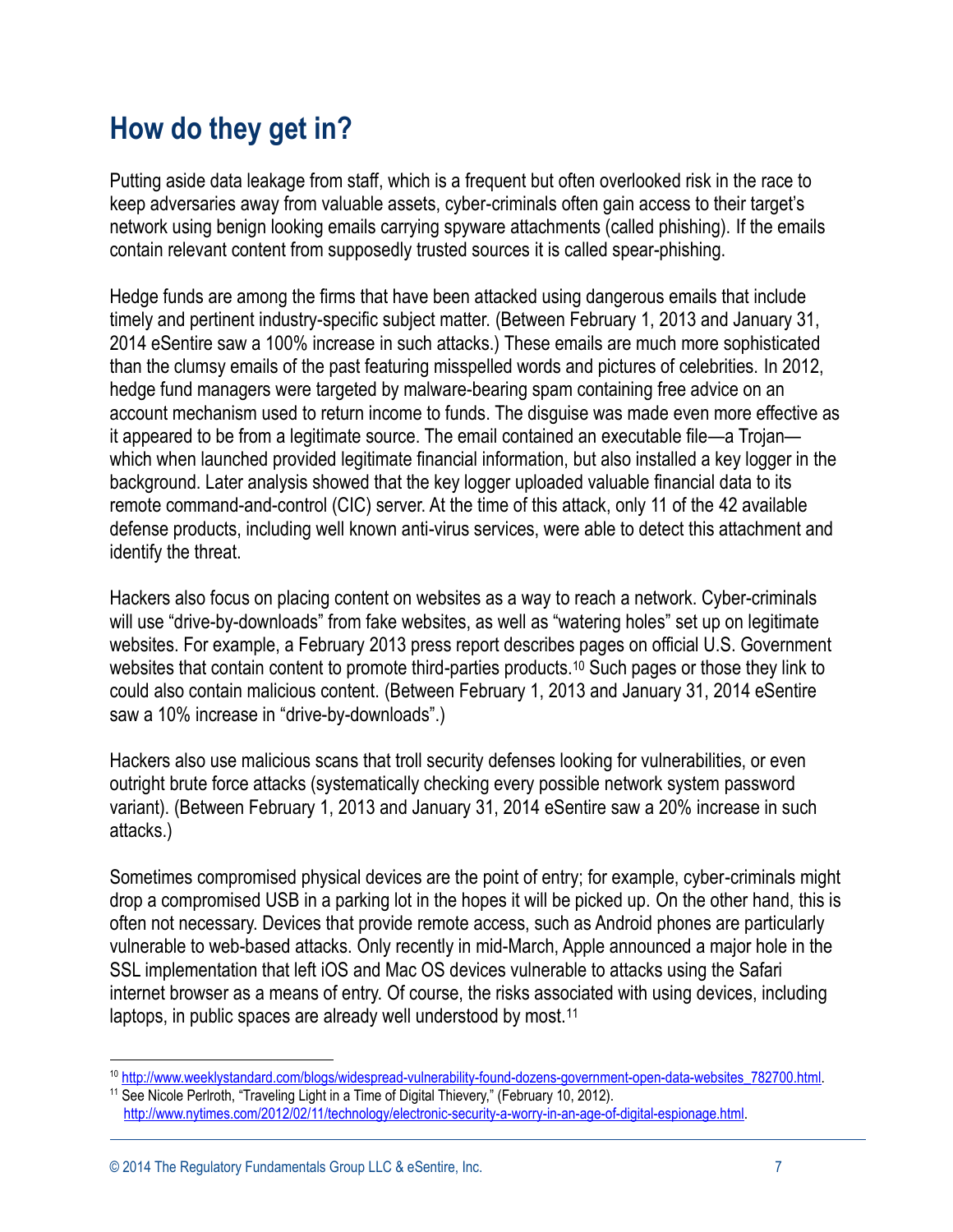Whatever the means of entry, once in, an inserted code is used to install key stroke loggers which harvest credentials to coveted systems and bank accounts or provide access to confidential information stored on password protected servers. Given the increased sophistication employed, users are often unaware that they are being monitored or that they may be giving access to a thirdparty rather than logging on to the intended system.

Recently, eSentire detected an attack that used Microsoft Word files to carry malware. The files ran a mock Windows Security Login screen, which even contained the target company's logo. When users inadvertently entered their login credentials the information was fed to another website where criminals could pick up the credentials and look for assets and financial information on their victims' networks at will.

Finally, as mentioned above, hackers may gain access to your systems through the systems of trusted advisors, such as law firms. A top FBI cyber-security expert recently reported: "We have hundreds of law firms that we see increasingly being targeted by hackers... "<sup>12</sup> In fact, some sources believe that most legal firms have been victims of security breaches and that these breaches operated for up to nine months before being discovered.<sup>13</sup>

**Of particular concern, advisers are often uniquely targeted for attack, with eSentire seeing the vast majority of attacks launched against its clients as unique to the sector. Said differently, information about prospective attacks shared by governmental sources is less predictive of what a hedge fund will face than information gained from direct experience from other clients.**

© 2014 The Regulatory Fundamentals Group LLC & eSentire, Inc. 8

<sup>&</sup>lt;sup>12</sup> Evan Koblentz, "LegalTech Day Three: FBI Security Expert Urges Law Firm Caution," Law Technology News (February 1, 2013)

<sup>13</sup> Rachel M. Zahorsky, "Being Insecure: Firms are at Risk Inside and Out," ABA Journal at 32 (June 2013); see also, Corporate Clients Should Ask Specific Questions About Law Firm Computer Security, Experts Say, Martha Neil, ABA Law Journal, Feb 21, 2012, http://www.abajournal.com/news/article/corporate\_clients\_must\_ponder/.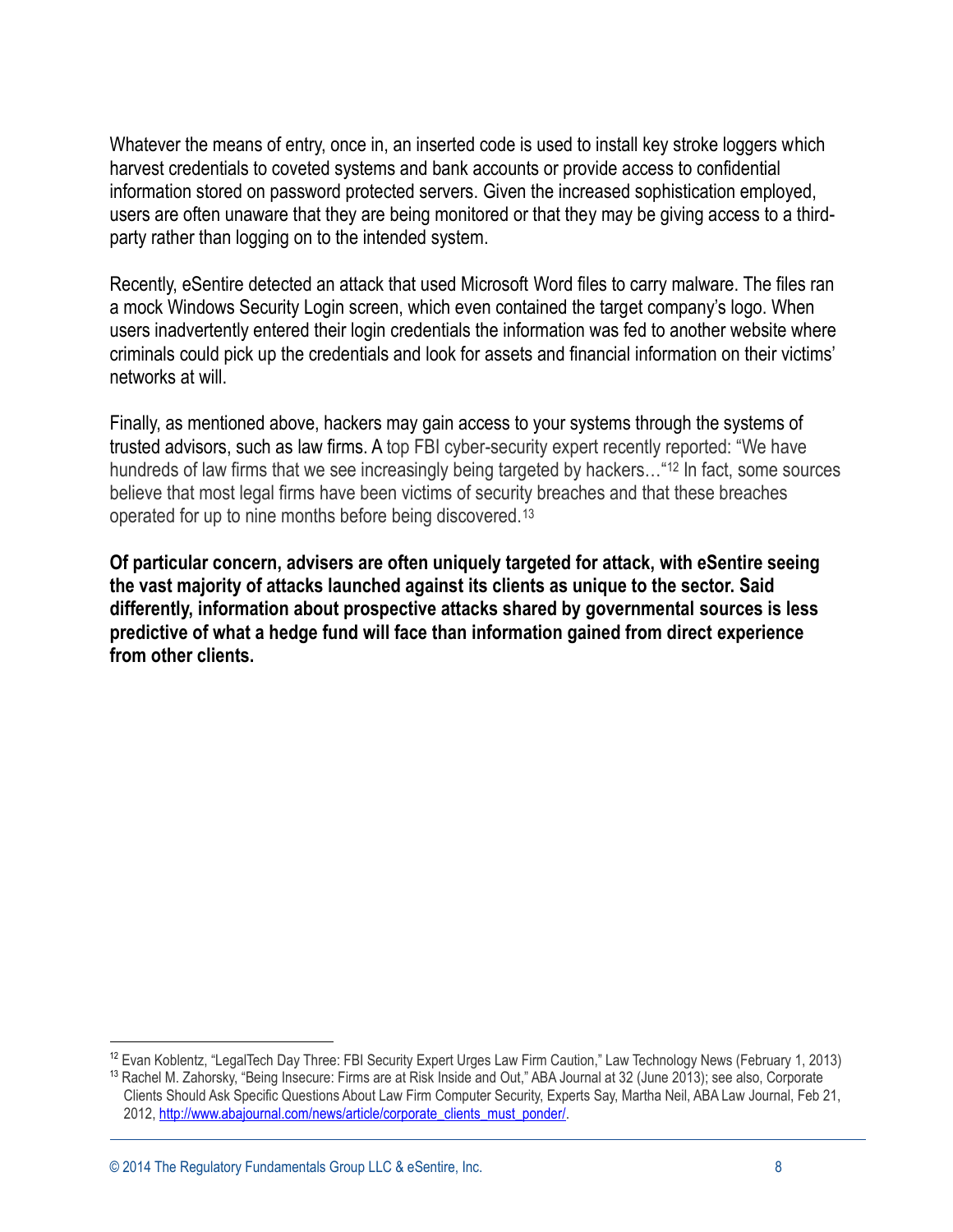## **Why is so much damage done?**

Most defenses simply are not effective. Most security incidents go undiscovered for months and many are discovered by external parties, not the targeted company itself.

New viruses and methods of attack are constantly being created. For a period of time, which can sometimes be quite substantial, anti-virus vendors do not identify these new mutants. If inadvertently downloaded during this period—from website visits, emails, social media and other porous technologies—-they can spread within minutes and take command and control of computers and servers throughout a global network. This control can be used to gain information about the company and eventually to shut down trading systems, gather confidential information and work other types of mischief. The *only* protection is to detect infected nodes and stop the spread of nefarious code in real time.

As noted above, many attacks lie undetected inside enterprise networks—often for months or even years. These are the most damaging breaches. The industry calls these "advanced" cyber-threats. These "sleepers" imbed themselves into a company's network where they operate in three distinct phases.

The first is to establish a beachhead on the inside from which to conduct operations. Most security products on the market today are designed to prevent this type of breach—they look outward to prevent intrusion. However, hackers take advantage of four gaps: (i) designed to prevent the reoccurrence of recognized attacks, products may be one step behind as the threats morph, (ii) attacks outflank the defensive perimeter created by anti-virus, firewalls, and intrusion prevention systems (IPS) because these systems generally focus only on malware, not stolen credentials (malware constituted about 40% of the reported attacks in 2013 leaving the other 60% of reported attacks unattended); (iii) IT staff can be swamped with automated alerts with little guidance as to which ones to prioritize, and (iv) few firms will take responsibility for remediation once a breach does occur.

Once the threat has evaded all outward-looking security protections and established its beachhead, a second stage commences. To begin, they take control of security systems, disarm anti-virus software and cover their tracks. At this point the threats can only be detected by security experts watching 24x7x365. Later during this stage, as the intruder gathers knowledge about the enterprise, it establishes a remote command-and-control capability.

The third and final stage, once the threat has learned as much as it can, is exploitation—which often takes the form of extracting confidential information while the company is unaware. The creativity, however, of cyber-criminals never ends. Another approach recently employed has been to fully encrypt a target company's website and demand a "ransom" payment for the encryption key. Locked out from access to its critical information, the company faces internal disruption, loss of data and loss of client confidence (although no sensitive personal data has been stolen per se).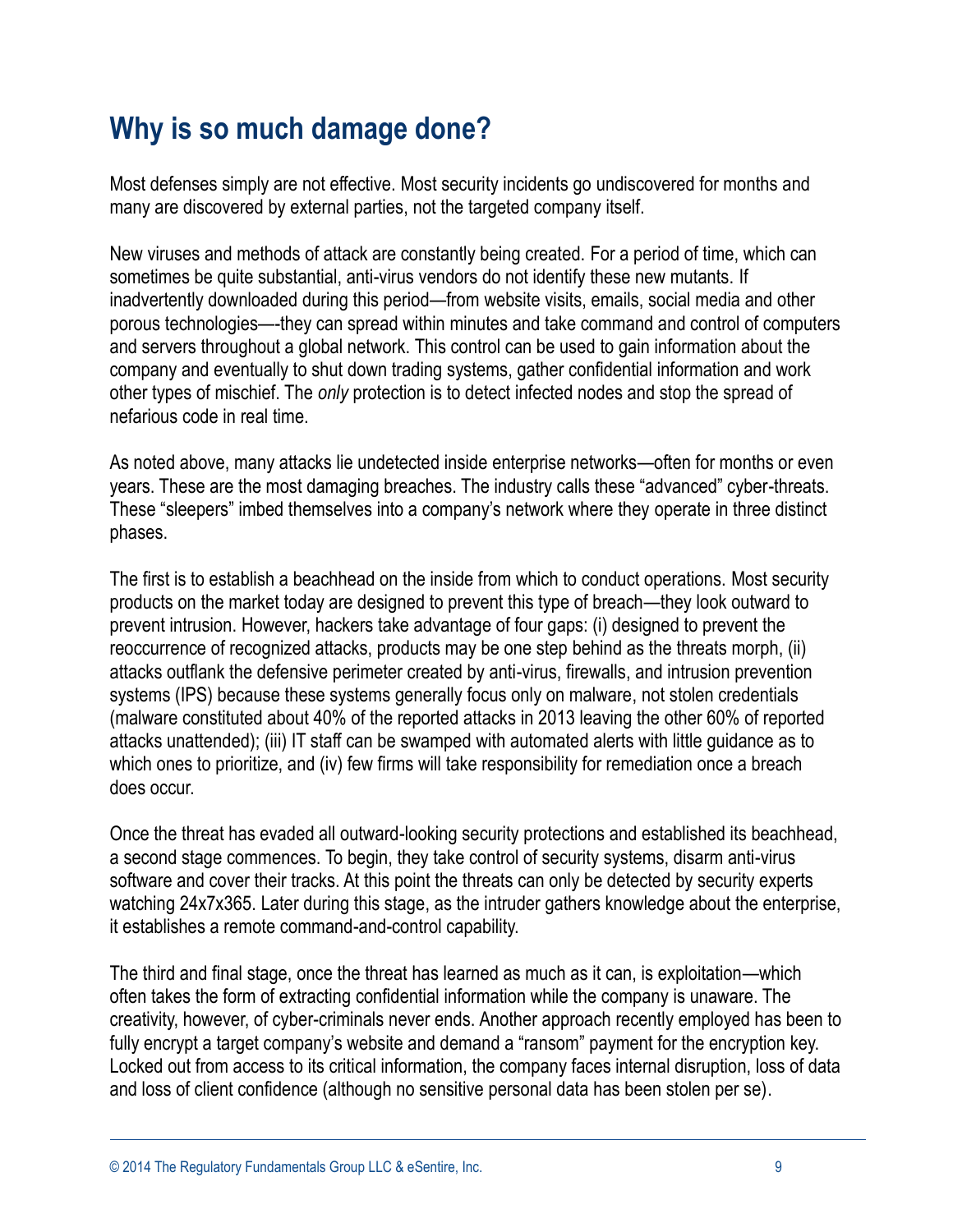### **What are you required to do about it?**

To some extent this depends on the type of breach that occurs—and who your regulators are.

Sensitive personal information. Most financial regulators and legislative efforts are focused on the theft of sensitive personal information. The SEC and the CFTC have virtually identical privacy regulations, which require registered firms to adopt policies and procedures to secure client data, protect against security threats, and prevent unauthorized access to information. <sup>14</sup> These require a firm to provide a privacy notice to clients and investors describing how their personal information is obtained, maintained and used. In February 2014, the CFTC published best practices recommendations about compliance with these regulations.<sup>15</sup> Suggested practices include a written information security and privacy program tailored to the firm's activities, a designated employee to oversee the program and coordinate cyber-security risk assessments, internal testing and external testing by an independent party, a security breach action plan, and periodic reporting to senior management.

Other regulators may have their own unique requirements and expectations.

Also, in the case of information about individuals, there are numerous and conflicting laws about how personal information may be used, the kinds of protections applied to it and what must be done if there is reason to believe such data has been breached. In 2012, RFG and eSentire developed a white paper, *The ABCs of a Technology Breach*, which can be found here: [www.RegFG.com/Site/Page/the-abcs-of-a-technology-breach-32/.](http://www.regfg.com/Site/Page/the-abcs-of-a-technology-breach-32/) That paper highlights some of the key regulatory requirements, discusses ways to protect against such a breach, and provides suggestions about how to respond.

Sensitive firm information. The theft of anything, including the intellectual property of a firm, may be a crime with respect to the person who steals the data—whether an outsider or an employee. But financial regulators, unlike criminal prosecutors, rarely focus their regulatory efforts on prescribing how much effort a firm must devote to protecting its own intellectual property. By and large, firms are left to take care of their own self-interest on this score—an approach that contrasts starkly with the numerous laws and regulations addressing protection and use of information about individuals (whether employees or investors).

Changes afoot. As noted above, concerns about the possibility of a cyber-attack that poses systemic risk may lead many regulators to rethink this approach. Reflecting these concerns, on March 26, 2014, the SEC hosted a roundtable. Notably, and underscoring the significance of the issue, SEC Chair Mary Jo White attended the whole session. The meeting was also attended by *all* the commissioners: Luis A. Aguilar (the initial force behind the meeting), Daniel Gallagher, Kara Stein and Michael S. Piwowar. At the commencement and throughout the session each of the

 $\overline{a}$ <sup>14</sup> Privacy of Consumer Financial Information. SEC Regulation S-P (17 CFR Part 248); CFTC Regulation (17 CFR Part 160). <sup>15</sup> Available here: [http://www.cftc.gov/ucm/groups/public/@lrlettergeneral/documents/letter/14-21.pdf.](http://www.cftc.gov/ucm/groups/public/@lrlettergeneral/documents/letter/14-21.pdf)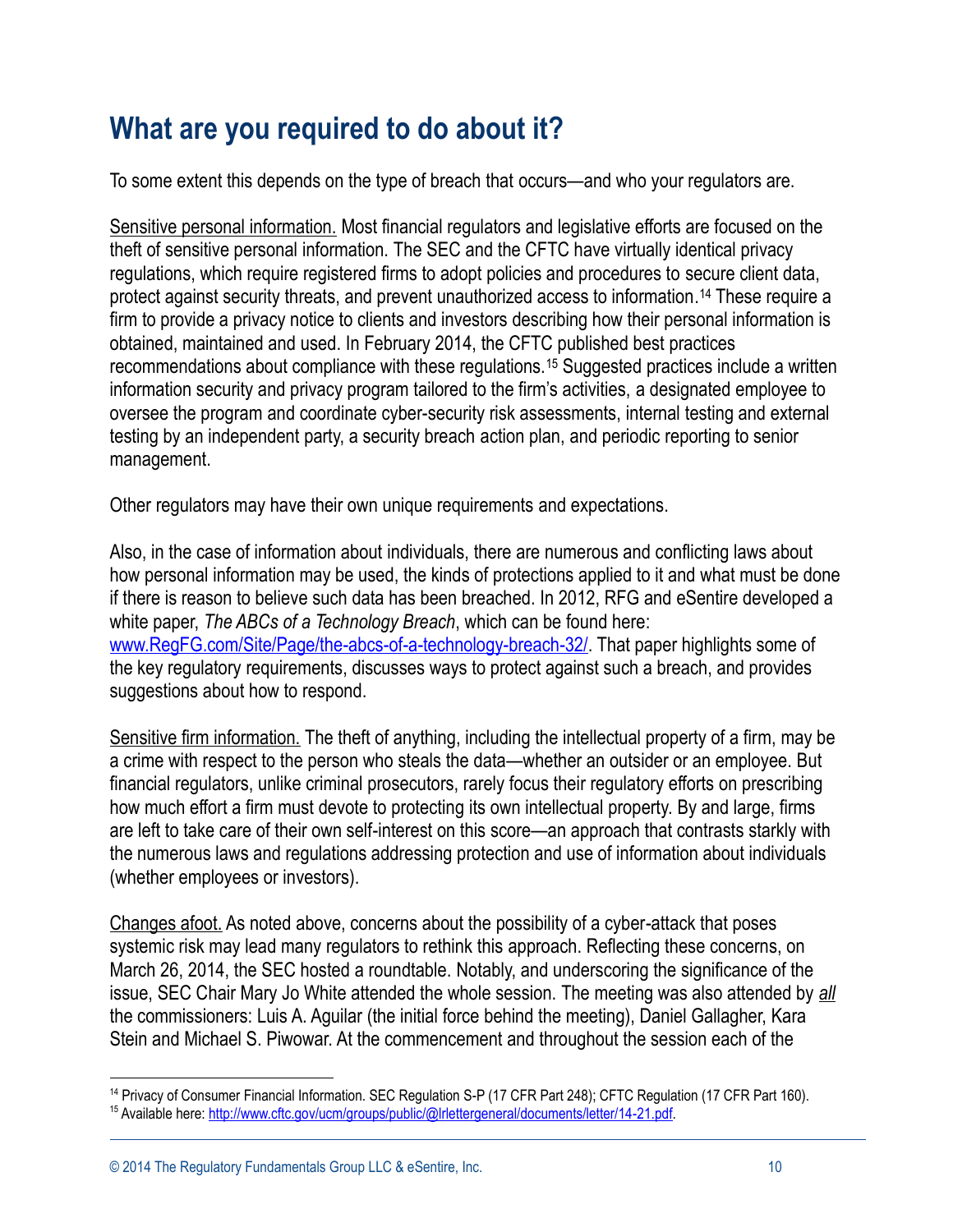commissioners underscored that cyber-incidents are escalating in frequency and complexity and sought to understand how the SEC could best play an active part in protecting its regulated firms, the financial markets and ultimately the country as a whole.

SEC Chair Mary Jo White stated the SEC will act with "appropriate haste" to consider what additional steps it should take. A write-up describing the roundtable can be found [here.](https://regfg.com/Site/page/sec-cybersecurity-roundtable-areas-of-note-83/)

FINRA has also announced that it is in the process of conducting examinations that will help it assess cybersecurity risks—from the types of risks firms face to understanding how firms assess risks and supervise/manage these issues.<sup>16</sup>

Likewise, the SEC is in the process of planning for a round of investment adviser examinations targeted on cyber-security concerns for later this fall. The SEC staff may view these exams initially as a way to gather information before any definitive industry guidance is given. For example, during this process staff may try to understand how big the cyber- security risk is for investment advisers and their clients; the types of protocols the industry uses today to identify when a cyber-attack takes place and the nature and frequency of attacks. A likely related focus will be on how a firm acts once an attack happens: who at the firm is told about it and does this include the board or governing body?

Other forces will also drive change. Those firms seeking to obtain cyber-insurance will find that insurance companies use risk-based protocols. Clearing firms are also increasingly seeking to understand the cyber-risks that arise from the firms for which they clear and some are setting minimum standards.

A firm should ask itself: what would investors want to see in place to know that their information, their assets, and their managers' ability to operate is protected? With this degree of emphasis, perhaps at some point disclosures about a firm's cyber-preparedness will make their way into offering documents.

National Associate Director of the investment adviser exam program Jane Jarcho has indicated that as regulations are developed, the staff will be working under the assumption that large firms are taking cyber-security more seriously than smaller ones. For this reason, when cyber-security guidelines come out, she expects them to apply equally to smaller firms. She offered no timetable as to when to expect these, but did indicate that they are unlikely to contain a set laundry list of precautions and actions.<sup>17</sup> This is a possible signal to the authors of this white paper that the SEC will follow the approach set forth in the NIST Framework, which is described below.

 $\overline{a}$ <sup>16</sup> [http://www.finra.org/Industry/Regulation/Guidance/TargetedExaminationLetters/P443219.](http://www.finra.org/Industry/Regulation/Guidance/TargetedExaminationLetters/P443219) 

<sup>17</sup> [http://www.fa-mag.com/news/sec-ia-exams-chief--small-firms-won-t-get-cyber-security-rules-exemptions-17205.html.](http://www.fa-mag.com/news/sec-ia-exams-chief--small-firms-won-t-get-cyber-security-rules-exemptions-17205.html)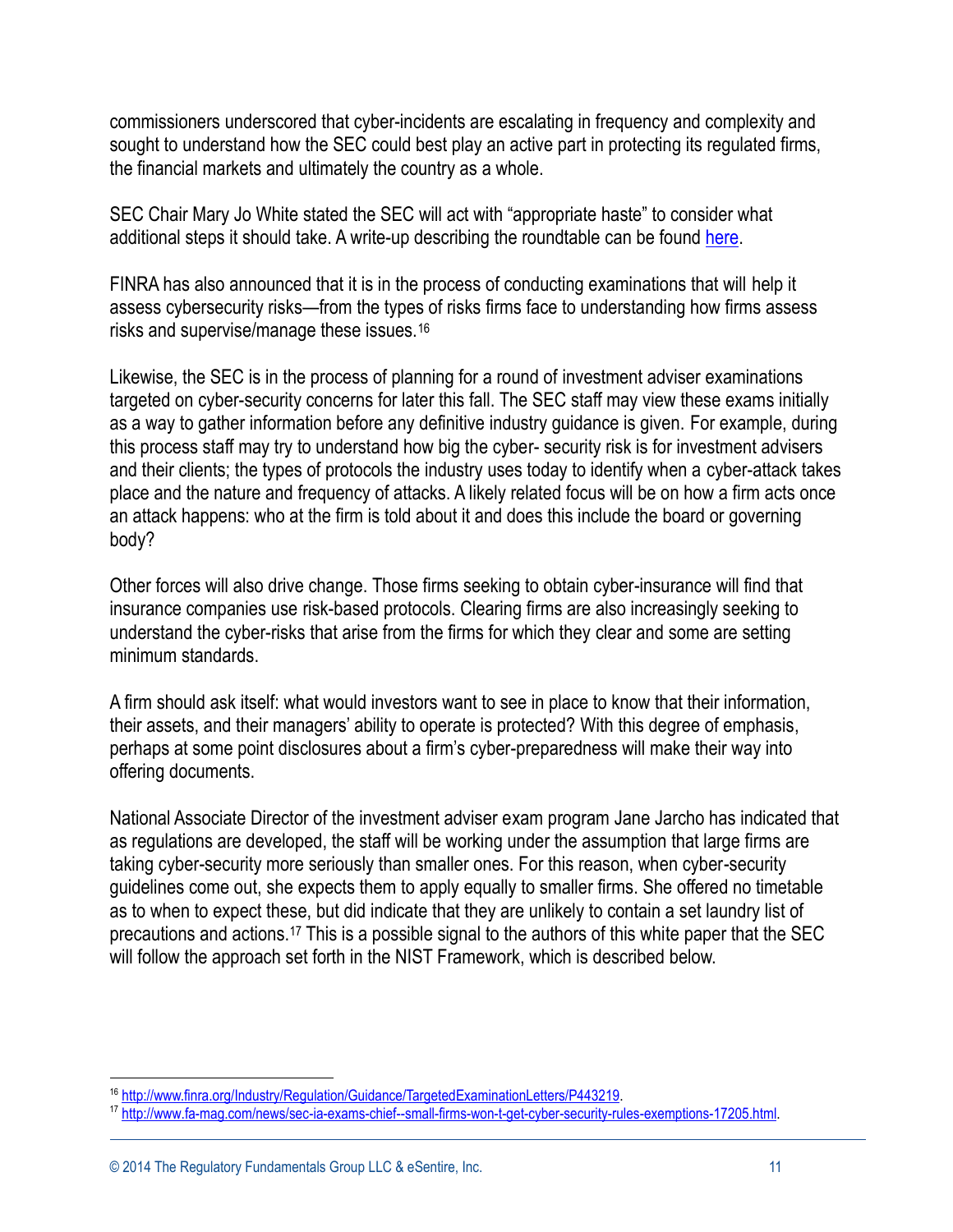## **What** *should* **you do about it?**

Philip Reitinger, Director of the National Cybersecurity Center, Department of Homeland Security, once provided this advice:

"[I]f somebody wants to get into your system, they have a very, very good chance of doing it. So if you don't want your system compromised, disconnect it from the Internet. Turn it off and don't allow people to touch it, and then open up the box and take a hammer to the hard drive. At that point, you're relatively secure."<sup>18</sup>

For those who can't follow this advice, and with staff and outsource service models that require a more open structure, meeting current regulatory requirements may no longer be enough. This will likely become more apparent as a result of a recent game-changer: On February 12, 2014 the White House released a Framework for Improving Critical Infrastructure Cybersecurity established by the National Institute of Standards and Technology.<sup>19</sup>

The framework is non-prescriptive but provides a common terminology that can be used to determine how a firm addresses cyber-security issues. As awareness of the cyber-threat issue grows and the Framework provides a hard-measure of preparedness, it will no longer suffice to have processes in place to protect the personal information of your clients and investors—although that will be important. It will no longer suffice to have processes in place to protect the loss of critical firm data such as trading algorithms or to have developed and tested a business continuity plan. Of course, that is important too. From the perspective of senior management, the Framework indicates what could, and possibly should, be done and this vision far exceeds what is currently required.

The Framework describes a three-component approach to cyber-security issues. The first component highlights the need to identify, detect and protect against risks, and to respond and recover appropriately. The core also provides reference citations to help determine legal and regulatory requirements and best practices. The second component defines organizational approaches to the risks, ranging from ad hoc to fully risk-based and informed. The highest tier, which will likely become the only acceptable tier to regulators, is called the Adaptive Tier. At this level an organization has an enterprise-wide approach, uses risk-informed policies, shares information with partners and adapts its cyber-security practices through a continuous improvement process. The third component—a Profile—is based on an organization's identification of the risks that apply to its business activities and self-selection of an applicable tier of cyber-risk awareness. The Profile can describe an organization's current state of readiness and its desired state. (The Framework also notes the need to protect civil liabilities and privacy.)

<sup>18</sup> http://www.abajournal.com/magazine/article/cyberspace\_under\_siege/.

<sup>19</sup> [http://www.nist.gov/cyberframework/upload/cybersecurity-framework-021214-final.pdf.](http://www.nist.gov/cyberframework/upload/cybersecurity-framework-021214-final.pdf)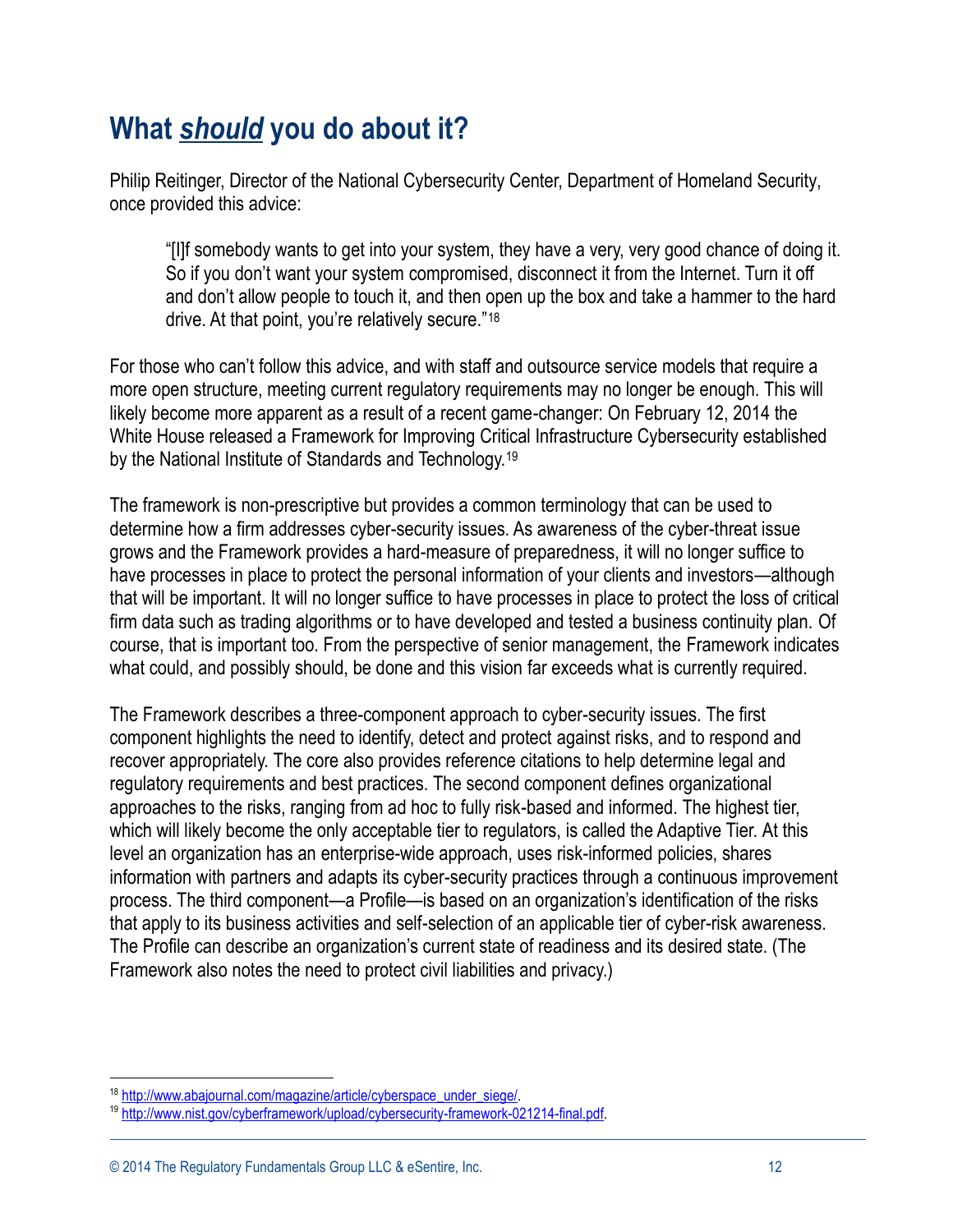With the Obama administration, the exchanges<sup>20</sup> and the financial regulators telling investment advisers that a huge cyber-security risk exists today, every management team needs to consider how to protect their firm and their clients. How can you explain that you were not prepared for the "inevitable?"

First, to understand firm exposures a risk assessment should be undertaken, as recommended in the Framework. Below we highlight some questions to consider:

- 1. Our firm: An attack against the firm might place the firm, its clients and its reputation at risk. Would we know if our systems have been penetrated? How? What information and assets do we have that others might want to access? What systems and information are critical and how would we maintain them in the event of an attack? How secure is information about our investors and our employees? How do we know? Who needs to be informed internally and when is senior management and our governing body informed? When should clients be informed?
- 2. Current state: Firms may decide that they need to baseline their current exposure by undertaking an enterprise-wide vulnerability assessment. This exercise determines if the firm's outward facing defenses have already been compromised and, if so, what types of remediation should be undertaken in the short term. At this point, firms may also want to consider on-going monitoring for future attacks.
- 3. Our service providers: The attack that places a business at risk may not even be directed at the firm but may instead be directed at a service provider. What if a clearing bank could not accept securities? What if the firm could not obtain liquidity? What if a risk metrics vendor went down? What if a fund board of directors could not respond to a significant issue? For this reason each firm needs to understand the critical service providers it relies on. How robust are their defenses? What precisely is the exposure to them? Are any back-up plans in place and have these been tested?
- 4. Other risks: The cyber-attack that places a business at risk may not directly involve it or its immediate service providers. What if one or more exchanges or key counterparties went down? What if clients go down and cannot be communicated with? Consider also third-party services on which you depend (Google Docs, Dropbox, Amazon EC2, government portals, etc.). Running different scenarios may help you identify this type of risk. Admittedly, with respect to these areas, few firms can act alone to address or mitigate the problem. However, having gone through the exercise should at least provide insights that the firm can draw upon should a scenario materialize.

<sup>&</sup>lt;sup>20</sup> More than half of the world's exchanges faced cyber-attacks in 2012 leading exchange officers to express a growing sense of alarm[. http://www.reuters.com/article/2014/03/13/us-exchanges-cybercrime-idUSBREA2C1SZ20140313.](http://www.reuters.com/article/2014/03/13/us-exchanges-cybercrime-idUSBREA2C1SZ20140313)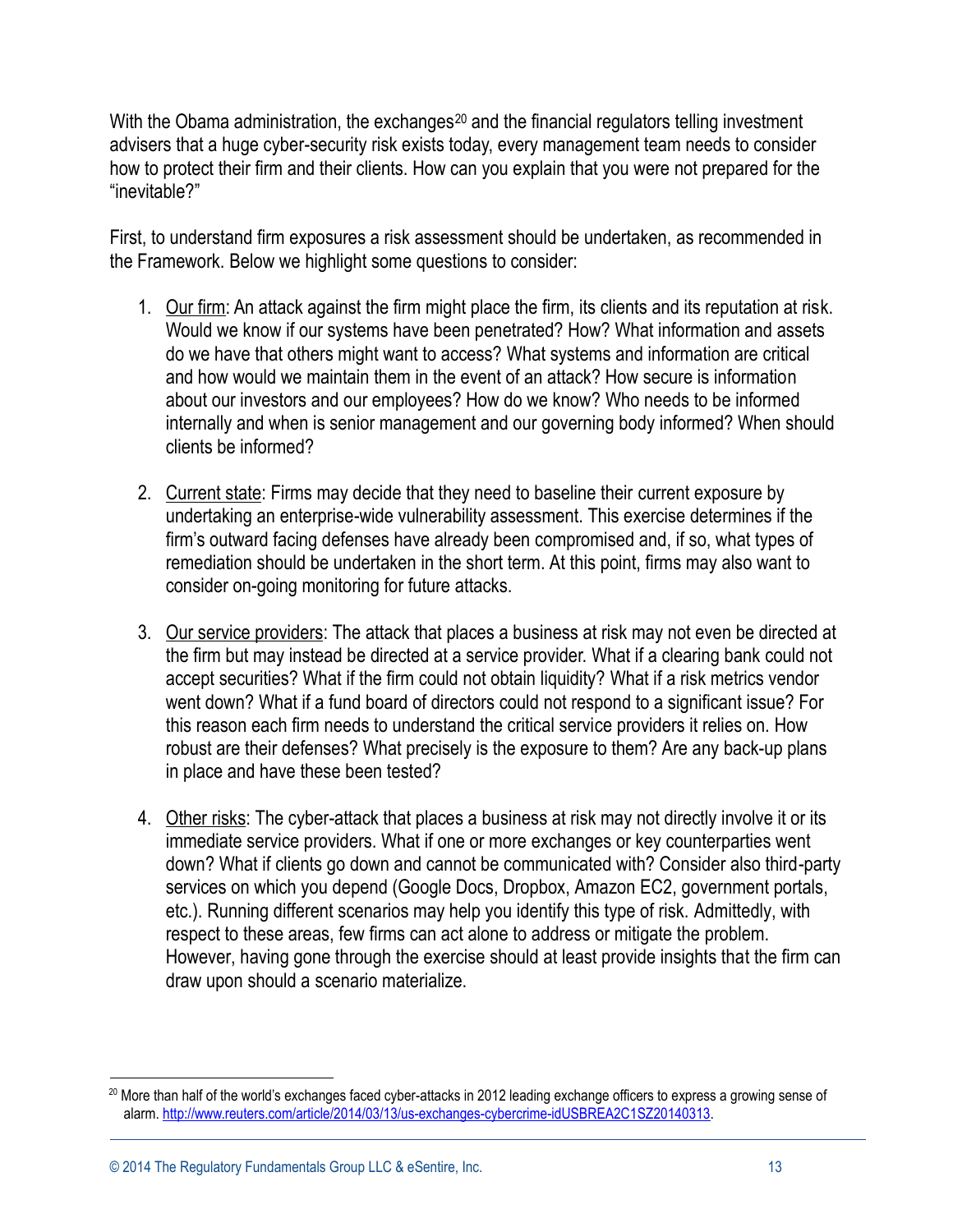The risk assessment should also include a very comprehensive list of the regulators a firm may need to interact with and their requirements. The list of regulators may need to include regulators that oversee clients and investors, as well as the firm itself.

In addition, senior management will need to consider the governance processes it seeks to build around cyber-security issues generally. This may include a requirement for management to receive periodic reports and for material events to be escalated to the governing body. As part of this process senior management will also need to consider communications internally and with external stakeholders on a variety of issues. This will range from the timing of disclosures of breaches (particularly material breaches) to more general disclosures about the nature and extent of the firm's cyber-security program, such as whether the firm is currently in or targeting the Adaptive Tier.

As noted above, laws and regulations in some jurisdictions prescribe the timing of disclosure to affected parties, regulators, consumer reporting agencies and/or enforcement personnel. Sometime contractual provisions will require disclosure. There are breaches, however, where disclosure may not be legally required, and the decision to communicate with outside parties becomes an issue of business judgment. Even if disclosure is not mandatory, it may be important to keep a particular regulator, counterparty or investor informed about a data breach, simply to maintain a good working relationship or to obtain "credit" for good citizenship in the face of an enforcement proceeding.<sup>21</sup> If a firm actively discloses its cyber-security program, and particularly if it states that it is in a higher protective tier, the decisions it makes about disclosures of breaches may face more scrutiny from regulators, investors and the public. This is another factor that must be considered as management navigates through this space.

 $\overline{a}$  $21$  By way of analogy, see the SEC's enforcement division announced a new initiative encouraging municipal securities issuers and underwriters to self-report certain Exchange Act violations in exchange for favorable settlement terms. [http://www.sec.gov/News/PressRelease/Detail/PressRelease/1370541090828#.UycuGYXE40N.](http://www.sec.gov/News/PressRelease/Detail/PressRelease/1370541090828#.UycuGYXE40N)